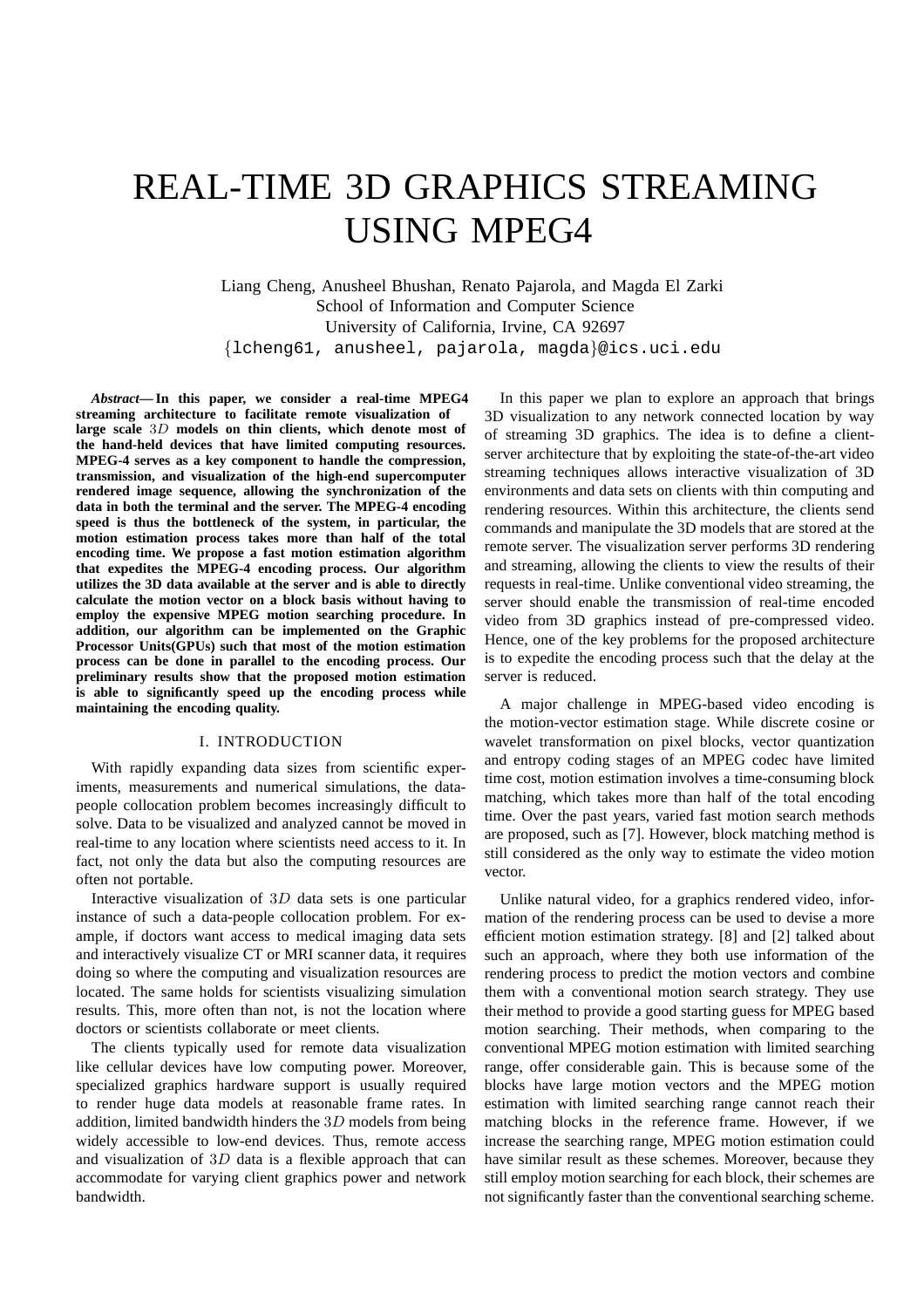In this paper, we propose to better utilize information of the rendering process to achieve a much faster motion estimation. Specifically, we calculate the motion vectors as part of the rendering process itself with minimal overhead. We are able to directly calculate the motion vector on a block basis without having to employ the expensive MPEG motion searching procedure.

The programmable graphics pipeline available in today's GPUs allows us to calculate the per-pixel displacement. Together with the color frame-buffer, the 3D rendering engine also provides the z-buffer information for each frame. As the graphics server has full information of the 3D geometry, the user viewpoints and the generated images of consecutive frames, it can in fact exactly compute where a pixel in frame number  $i + 1$  was visible, if at all, in the reference frame number *i*. Each pixel can thus be projected back to the  $3D$ model from different viewpoints. Also, by comparing the depth values, we can determine visibility of a pixel from different viewpoints.

The obtained motion vectors are directly incorporated into the encoding loop without going through any block matching. Moreover, our motion estimation computation is accomplished on the Graphics Processing Unit(GPU), which considerably lowers the load of the CPU and thus further accelerates the encoding speed. The GPUs are stream processors that are specifically targeted at fast processing of such streaming graphics data. Moreover, the GPU and CPU work in a pipeline structure enabling higher frame rates.

Our proposed algorithm is composed of two parts: (1) the acquisition of the precise per-pixel motion vectors given the known geometry and (2) the conversion of the per-pixel motion vectors to per-block motion vectors, as well as the selection of the block types, including  $16 \times 16$  and  $8 \times 8$ . We only use the full MPEG searching method for macroblocks whose motion vectors cannot be directly acquired by our method. The number of these macroblocks, however, is very low.

The remainder of the paper is organized as follows. In the section II, we will present the architecture of our proposed 3D streaming system. In section III, we will discuss some basic fundamentals of MPEG-4 [4] encoding. In section IV, we will explain our motion vector estimation algorithm. Section V shows our simulation results, and we will conclude our work and discuss future work in section VI.

# II. SYSTEM OVERVIEW

A high-level framework of the anticipated client-server 3D streaming and rendering system is given in Figure 1. The whole framework can be vertically divided into three planes: control plane, data plane, and transmission plane.

The control plane is responsible for the translation of the user's interactivity and its transmission. The user interactivity includes the object's moving, spinning, and other 3D scene control commands. These commands are in turn encapsulated and transmitted by Transport Control Protocol(TCP) to the server side, where the *Command Request Handler* translate these commands into the parameters that can be recognized



Fig. 1. System Architecture.

by the *3D Data Access Module*. The TCP protocol guarantees the reliability of the whole control plane.

Our contribution in this paper essentially reside on the *Data plane*. The *3D Data Access Module* retrieves the 3D data from the *3D Scene Database* and renders the data with the desired parameters, such as the viewpoint and size, with the aid of the graphics processing units (GPUs). That is, the entire interactive 3D rendering is performed on the graphics server. Meanwhile, in the *MV Module*, the 3D model data and the received parameters are used to generate the per-pixel and per-block motion vector estimates. This calculated motion data enables a faster and more accurate motion estimation, which may replace the motion searching process featured by the MPEG-4 encoder. The rendered image sequence is compressed by the MPEG-4 encoder before entering the network. In our system, real-time protocol (RTP) [3] is used to ensure the promptness of the data transfer. At the client side, the received stream is in turn received, unpacketized and decoded. The decoding module there consists of a regular MPEG-4 decoder and a raw-video renderer, which is feasible for thin client devices, such as hand-held computers or wireless phones.

The most time consuming modules in the pipeline are the *motion vector estimation* and the *transmission* modules. Thus, increasing the compression ratio of the encoding or reducing the motion estimation time would increase the frame rate of the overall system.

### III. MPEG-4 MOTION ESTIMATION

MPEG-4 is designed for video streaming over the bandwidth constrained network. The MPEG-4 encoding process is, however, CPU intensive and time consuming, especially when compressing high resolution video sequences. In this section, we describe the basis of the traditional MPEG-4 motion estimation and encoding procedure.

The most time-consuming process in the motion video encoding is known to be *motion estimation*, which exploits temporal redundancies between frames by predicting motion of macroblocks from the reference frames as shown in Figure 2. A block matching method is commonly used for prediction whereby the best match from the reference frame is the one with the lowest residual error between itself and the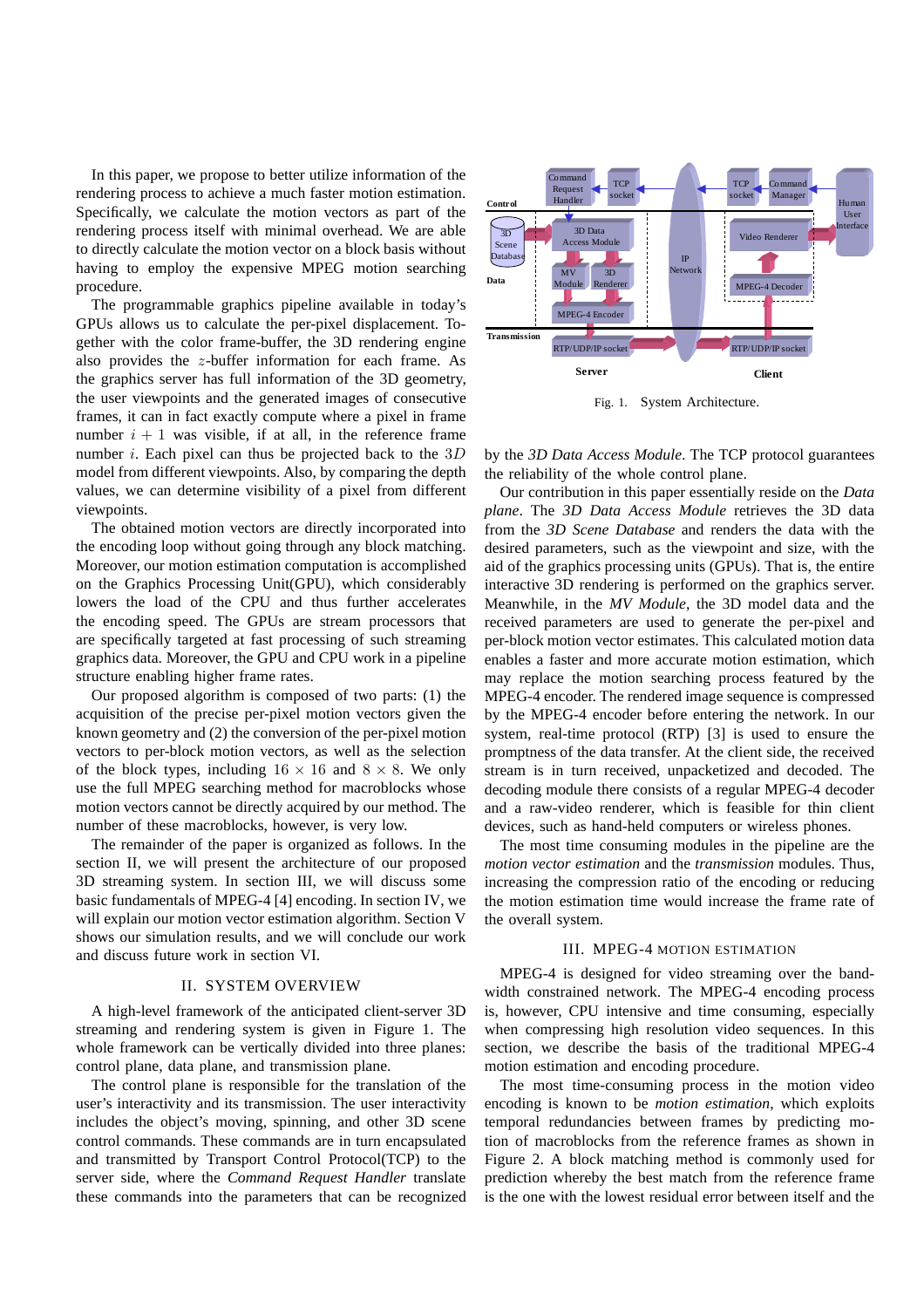current source macroblock being coded. This residual error is then DCT transformed, quantized and coded by using variable length coding (VLC).



Fig. 2. Motion Estimation.



Fig. 3. 4MV Motion Estimation.

The Block Matching algorithm involves computing the sum of absolute difference (SAD) between the current macroblock and candidate blocks of the reference frame using Equation 1.  $S(i, j)$  denotes the pixel value on the  $i^{th}$  column and  $j^{th}$  row in the current macroblock, while  $p \times p$  refers to the size of the block and  $R(i, j)$  denotes the corresponding value in the reconstructed reference image. Parameters  $u$  and  $v$  range from  $-w$  to w, as is seen in Figure 4,  $w \times w$  thus equals the number of block matching candidates.

$$
SAD(u, v) = \sum_{i=1}^{p} \sum_{j=1}^{p} |S(i, j) - R(i + u, j + v)|, \quad (1)
$$

State-of-the-art video compression standards, such as MPEG-4 [4], achieve superior quality by using finer block matching and increasing the range of the motion estimation. For example, the 4-motion-vector mode (4MV) option is included in the MPEG-4 basic toolset. The 4MV is illustrated in Figure 3. The extended motion searching range is up to [-1024, 1024] in pixel units. However, the processing time increases linearly with the number of block types used and the size of the searching range, as is seen in Equation 1. For each  $16 \times 16$  block, we have up to 4198401 motion vector candidates. Furthermore, the motion searching mode (i.e., either  $16 \times 16$  or  $8 \times 8$ ) has to be determined. The task of block type decision and full motion searching in real-time is thus formidable. Of course, a smaller searching range  $[-8, 8]$ is usually allowed and the  $4MV$  mode can be disabled by the encoder to reduce the low encoding latency. This, however, leads to a degradation in the coding efficiency.



Fig. 4. Block Matching.

Motion estimation is thus the most time consuming part of the MPEG encoding process. Using a fast motion estimation strategy can significantly speed up the encoding.

# IV. GPU BASED MOTION VECTOR CALCULATION

In this section, we will describe our fast motion vector estimation algorithm using information of the rendering pipeline. The process is composed of two steps: (1) the acquisition of the per-pixel motion vectors and (2) the conversion from the per-pixel motion vectors to per-block motion vectors.

### *A. Per-pixel motion vectors*

We make use of standard  $z$ -buffered raster graphics hardware for rendering. Hence the color frame buffer stores the attributes (intensity or shade) of each pixel in the image space; while the depth buffer stores the z-coordinate, or depth of every visible pixel. This depth information is used to calculate precise motion vectors between successive viewpoints. Note that there is no search involved in estimating the motion vectors.

The rendering process consists of projecting each 3D primitive onto the image plane. Figure 5 shows this image formation process from two successive viewpoints. Given the viewpoints and the projection parameters, the projection matrix M can be calculated, that takes  $3D$  points X to pixels x in the image i.e.  $x = MX$ . This projection of 3D points to 2D image pixels can be performed in OpenGL [6] by the **gluproject** function. If we reverse this process, each pixel  $x$  in the image can be projected back into a ray  $M^{-1}x$ . The corresponding 3D point  $X$  lies on this ray(shown in green). Given the depth estimate  $z$ of X, we can find X by taking the intersection of the z plane with the ray. The back projection using the depth estimate can be performed by the OpenGL function **gluUnproject**.

We wish to find an estimate of the motion vector for each pixel in the destination image. The procedure shown in Figure 10 performs this task. For each pixel  $x_2$  in the destination image, we project  $x_2$  back to its corresponding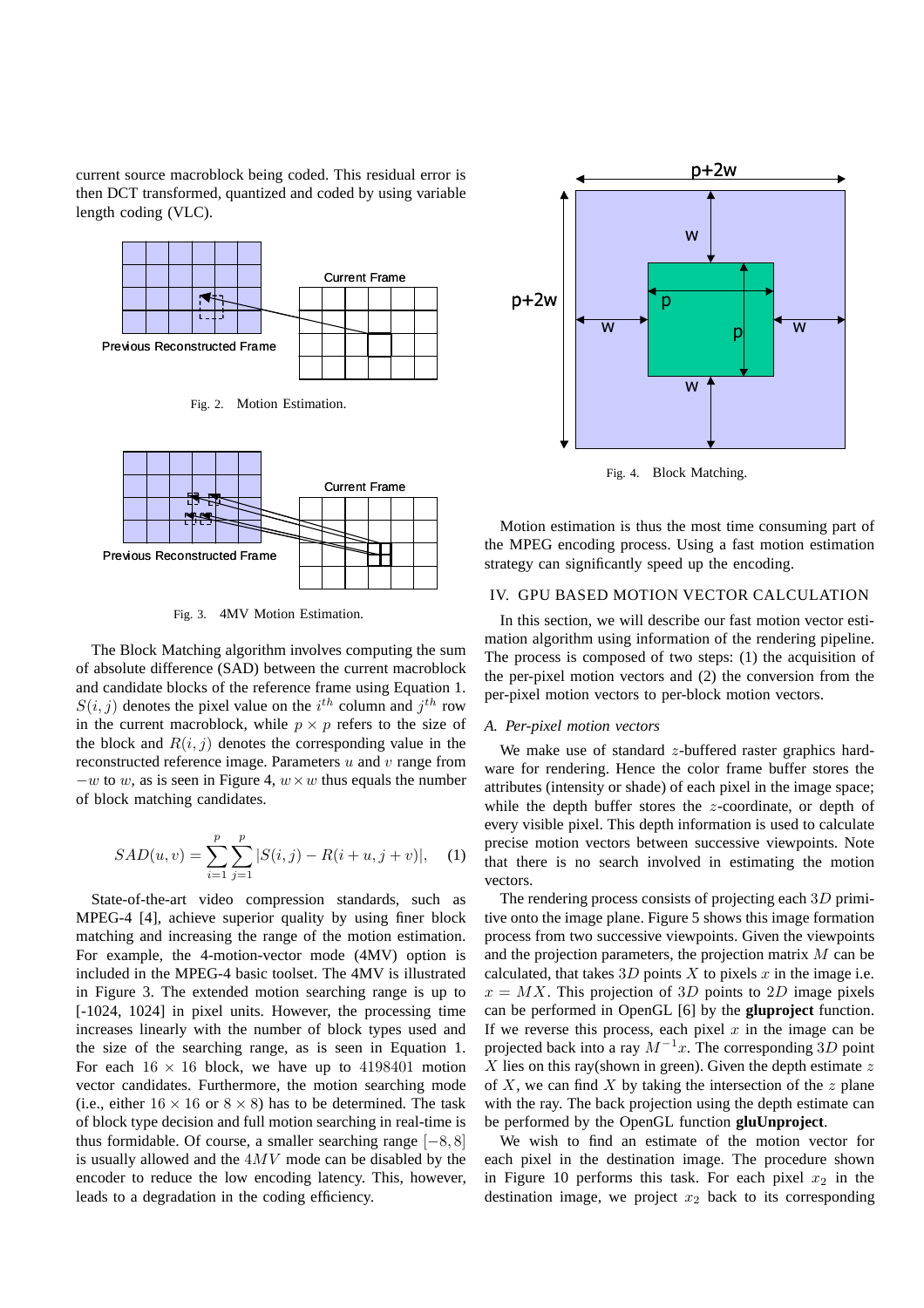

Fig. 5. Motion Estimation.

3D point X. The corresponding pixel  $x_1$  can then be found by taking the projection of X using the camera  $C_1$ .

However, if a pixel is occluded in the source image, the depth estimate of the pixel found by projecting it into the source image will not match the actual depth value at that pixel. This test can be used to identify such pixels and a more expensive MPEG motion searching can later be used to find the motion vector for this pixel if at all necessary. We *flag* such pixels as occluded pixels. In general these pixels constitute a small percentage of the total pixels in each frame.

Therefore, we can calculate the precise motion vectors for a majority of the pixels without having to employ any expensive search procedure in our context. Moreover, this calculation is done on the GPU which is optimized (and parallelized) for efficient geometry computations.

# *B. Per-block motion vectors*

Given the per-pixel motion vectors, we need to calculate motion vectors for  $8 \times 8$  and  $16 \times 16$  pixel blocks. This procedure is shown in Figure 11. The motion vector for a block can be found by simply taking an average of the motion vector values calculated for individual pixels in the block. This constitutes the most frequently occurring case.

However, in the case when there are a large number of occluded pixels (i.e., larger than a threshold  $\rho$ ), this estimate would not be optimal. In these rare cases, we use MPEG motion vector estimation to calculate the motion vector for this block. Also, if the per-pixel motion vector values in a block have a high variance (i.e. higher than a threshold  $\sigma$ ), our scheme provides a good starting point for the MPEG search. Different settings of the parameters  $\rho$  and  $\sigma$  allow a trade-off between the time and accuracy of motion estimation, and the size of the encoding.

From our simulations, we found that the number of uncertain macroblocks is negligible compared to the total number of macroblocks (i.e.  $\leq 15\%$  in our experiments). That is, we save at least 85% of the search time regardless of the searching strategy, thereby considerably speeding up the encoding process for streaming real-time 3D graphics.

# V. SIMULATION

We used the MPEG-4 reference code [1] developed by Microsoft in our simulations. We made modifications to its exhaustive motion estimation module, using the GPU generated motion vectors at run time. For the macroblocks whose motion vectors cannot be determined, the normal exhaustive motion searching procedure was followed. Any faster motion searching strategies can actually be used to replace the exhaustive motion estimation and achieve faster motion estimation.

We use the  $3D$  geometry information to get per-pixel motion vectors, based on which we obtain the per-block motion vectors in different block sizes. MPEG-4 supports two block modes:  $8 \times 8$  and  $16 \times 16$ . Hence, for each macroblock, we have five motion vector values: one for  $16 \times 16$  and four for  $8 \times 8$ .

The MPEG-4 encoder determines the encoding mode based on the SAD between the current block and its reference block. The mode decision procedure is described in Figure VI.

The testbed server consisted of an Intel Pentium 4(1.99 Ghz) with a 512 MB DDR system memory and a PNY 980XGL Quadro 4 128MB 8X AGP Video Adapter. The server and client machines were connected together to a D-Link 100 Mbit switch. The testing sequence is a continuous stream of rendered images from the 3D model of a "Bone", as is seen in Figure 6-a. The image resolution is  $512 \times 512$ . We manipulate the 3D model and generate three sequences representing three typical visualization processes: fast translation, rotation, and fast rotation followed by zooming.

Through all of our tests, we use variable bit rate encoding and set the quantization parameter to 10. Thus we have similar quality (as is seen in Figure 6-b and Figure 6-c), but with different compression rate for these two motion estimation methods.



Fig. 6. The first frame of the sequence "bone". (a) is the original image. (b) is the reconstructed image by MPEG-4. (c) is the reconstructed image by the proposed scheme.

The simulation results coincide with our expectation. In Figures 7-a, Figure 8-a and Figure 9-a, we show that the proposed method significantly reduced the time used for the motion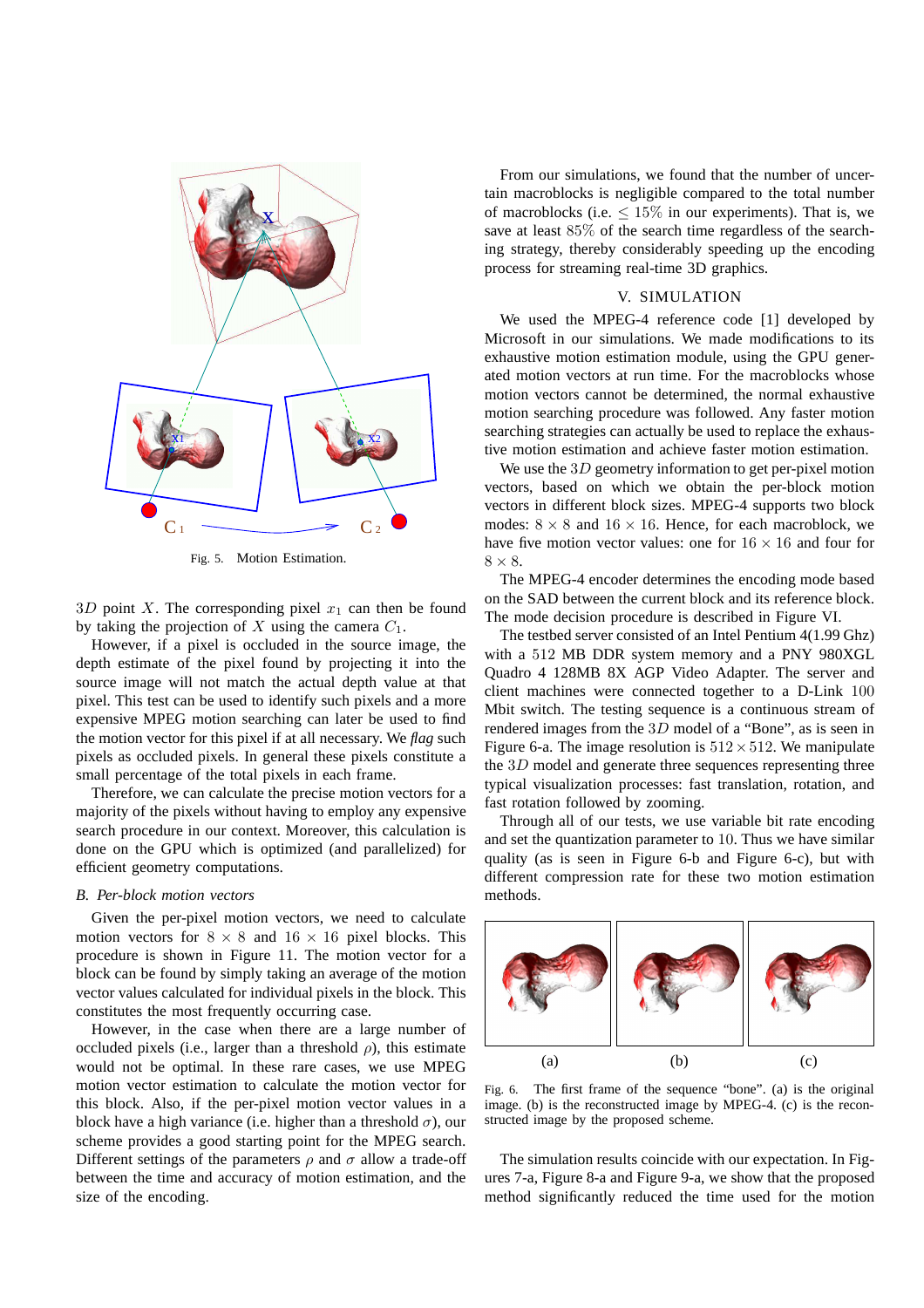estimation. This is as expected, since most of the macroblocks are exempted from the expensive motion search computation. The search time for both motion estimation methods rises with an increase in the search range. This is because the number of the motion matching candidates increase. Note that the proposed scheme cannot determine the motion vectors of some macroblocks, which in turn are subject to the MPEG motion search. These macroblocks actually determine the significant part of the motion estimation time of the proposed scheme. However, these macroblocks constitute a small fraction of the total number of macroblocks.



Fig. 7. Fast translation. (a) is the motion estimation time. (b) is the compression rate.

In Figure 7-b, Figure 8-b and Figure 9-b, we observe that the proposed scheme has even a slightly better compression rate than the MPEG-4 motion searching methods. Also as is seen in Figure 8-b, the compression ratio for the motion estimation does not always rise with the increase in the search range, whereas in Figure 7-b and Figure 9-b, we observe a more consistent increase in the compression rate. This is because in Figure 8-b, the motion is fairly slow compared to that in Figure 7-b and Figure 9-b.

# VI. CONCLUSION

In this paper, we propose a real-time MPEG-4 based streaming architecture that enables remote manipulation and visualization of 3D data on a thin client. To accelerate the MPEG-4 encoding process, we developed an on-line algorithm





Fig. 8. Slow rotation. (a) is the motion estimation time. (b) is the compression rate.

to calculate the block motion vectors using 3D information without having to employ an expensive search. Moreover, this computation can be performed on the GPU, which can be performed in parallel with the video encoding. We use MPEG block matching technique to further search for blocks whose motion vectors cannot directly be determined. However, experiments showed that such uncertain blocks constitute a small percentage of the total number of encoded blocks. Considering that the motion estimation process normally takes more than half of the MPEG encoding time, our GPU-based motion estimation significantly expedites the encoding process while maintaining, and sometimes even improving, the encoding size.

Changing  $\sigma$  and  $\rho$  leads to a trade-off between the encoding efficiency and the motion estimation time. In our future work, we plan to further study the roles of these parameters to accommodate for varying client graphics power and network bandwidth. Furthermore, since the proposed GPU-based motion estimation can be applied to blocks with arbitrary shape and size, we are investigating its application to the emerging H.264/AVC [5] encoding standard, which supports up to seven types of blocks in the motion estimation process.

#### **REFERENCES**

[1] "Information technology - Coding of audio-visual objects (MPEG-4) Part 5: Reference software," 2001/Amd 1: 2002.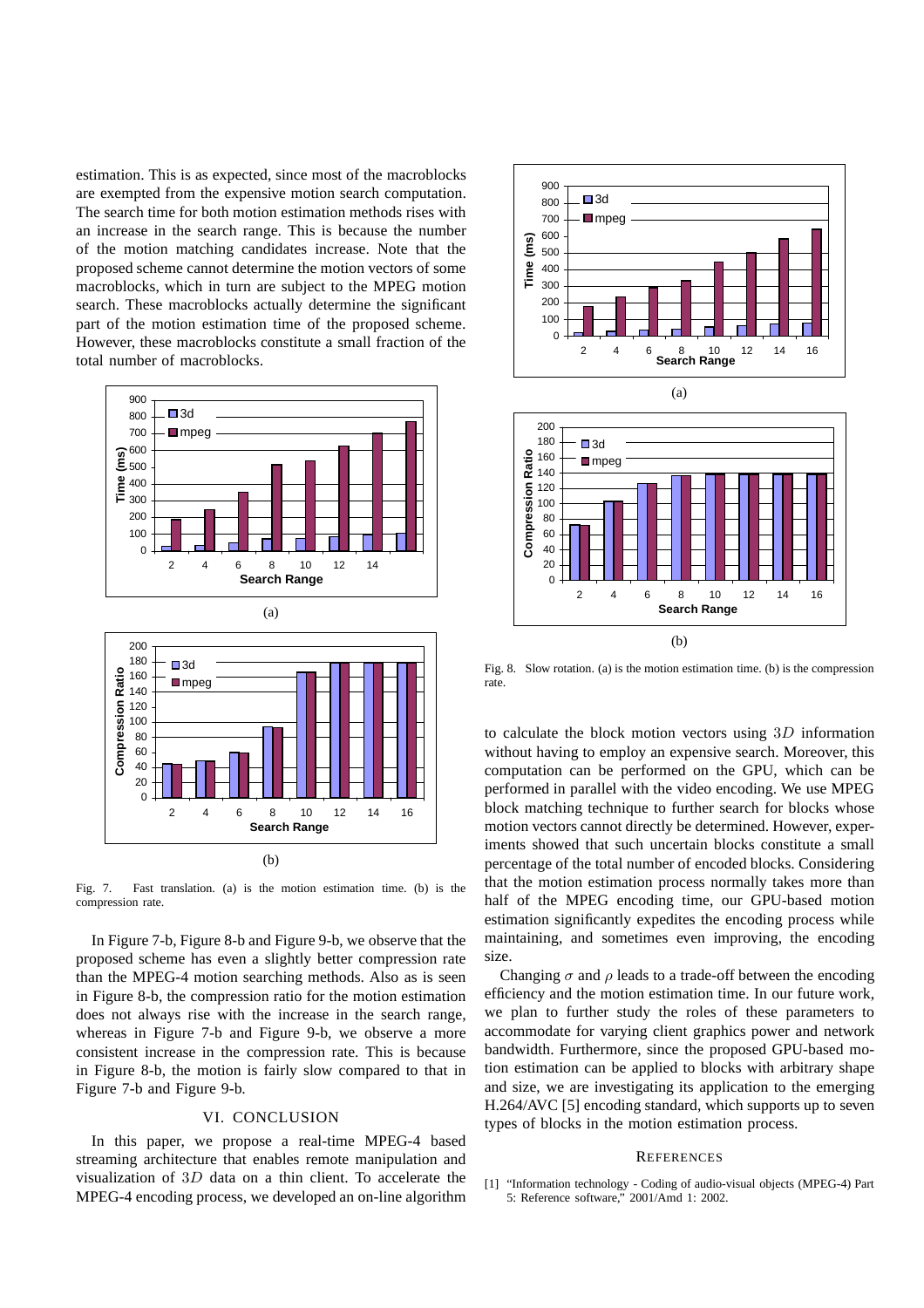



Fig. 9. Fast rotation and zooming. (a) is the motion estimation time. (b) is the compression rate.

- [2] D. Wallach, S. Kunapalli, and M. Cohen, "Accelerated mpeg compression of dynamic polygonal scenes," *IEEE Computer Graphics (Proc. SIG-GRAPH)*, Jul. 1994.
- [3] H. Schulzrinne, S. Casner, R. Frederderick, and V. Jacobson, "RTP: A transport protocol for real-time applications," *IETF RFC 1889*, Jan. 1996.
- [4] ISO/IEC JTC 1/SC 29 14496-2, "Information technology Coding of audio-visual objects (MPEG-4) Part 2: Video, international standard," 2002.
- [5] Joint Video Team (JVT) of ISO/IEC MPEG and ITU-T VCEG, "Joint Model Number 1, Revision I(JM-1r1)," *ITU-T SG16 Q.5 (VCEG) and ISO/IEC JTC 1/SC 29/WG 11 (MPEG)*, 2002-01-18.
- [6] M. Woo, J, Neider and T. Davis, *OpenGL Programming Guide*. Addison-Welsley, 2000.
- [7] R. Li, B. Zeng, and M.L. Liou, "A new three-step search algorithm for block motion estimation," *IEEE Trans. Circuits System, Video Technology*, vol. 4, Aug. 1994.
- [8] Y. Noimark and D. Cohen-Or, "Streaming scenes to mpeg-4 videoenabled devices," *Computer Graphics (Web Graphics)*, Feb. 2003.